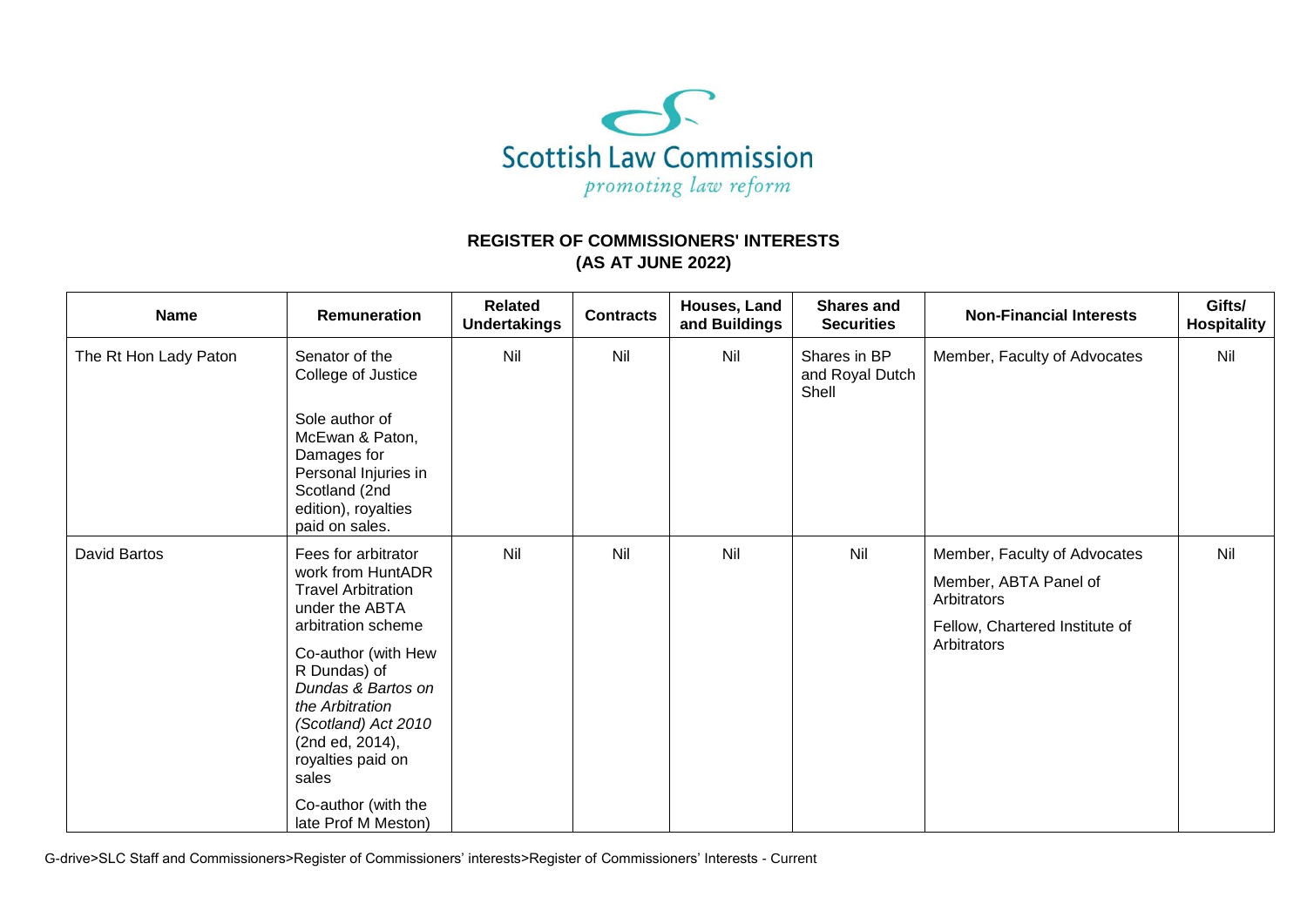|                         | of Bartos & Meston<br>on the Succession<br>(Scotland) Act 1964<br>(2nd ed, 2015),<br>royalties paid on<br>sales<br>Fees for advocacy<br>work carried out prior<br>to appointment when<br>practising as<br>member of the<br>Faculty of Advocates                                                                                                                                                                                                                                         |     |     |     |     |                                                                                                                                                                                                                                                                                   |     |
|-------------------------|-----------------------------------------------------------------------------------------------------------------------------------------------------------------------------------------------------------------------------------------------------------------------------------------------------------------------------------------------------------------------------------------------------------------------------------------------------------------------------------------|-----|-----|-----|-----|-----------------------------------------------------------------------------------------------------------------------------------------------------------------------------------------------------------------------------------------------------------------------------------|-----|
| Professor Gillian Black | In part time (0.5FTE)<br>employment at the<br>University of<br>Edinburgh<br>Royalties from sales<br>of academic<br>publications, both<br>directly from the<br>publisher and via<br><b>ALCS</b><br>Texts for which I<br>receive royalties from<br>publishers are:<br>Woolman and Black,<br>Woolman on<br>Contract<br>Black (ed) Business<br>Law in Scotland<br>Black, Publicity<br>Rights and Image:<br>Exploitation and<br><b>Legal Control</b><br>I deliver annual CPD<br>training via | Nil | Nil | Nil | Nil | Non-practising Solicitor<br>Member of the Heraldry Society of<br>Scotland and the Royal Celtic<br>Society.<br>Fellow of the Society of<br>Antiquaries of Scotland<br>Trustee of the Lord Lyon Society,<br>SC050846<br>Visiting Professor at Edinburgh<br><b>Napier University</b> | Nil |